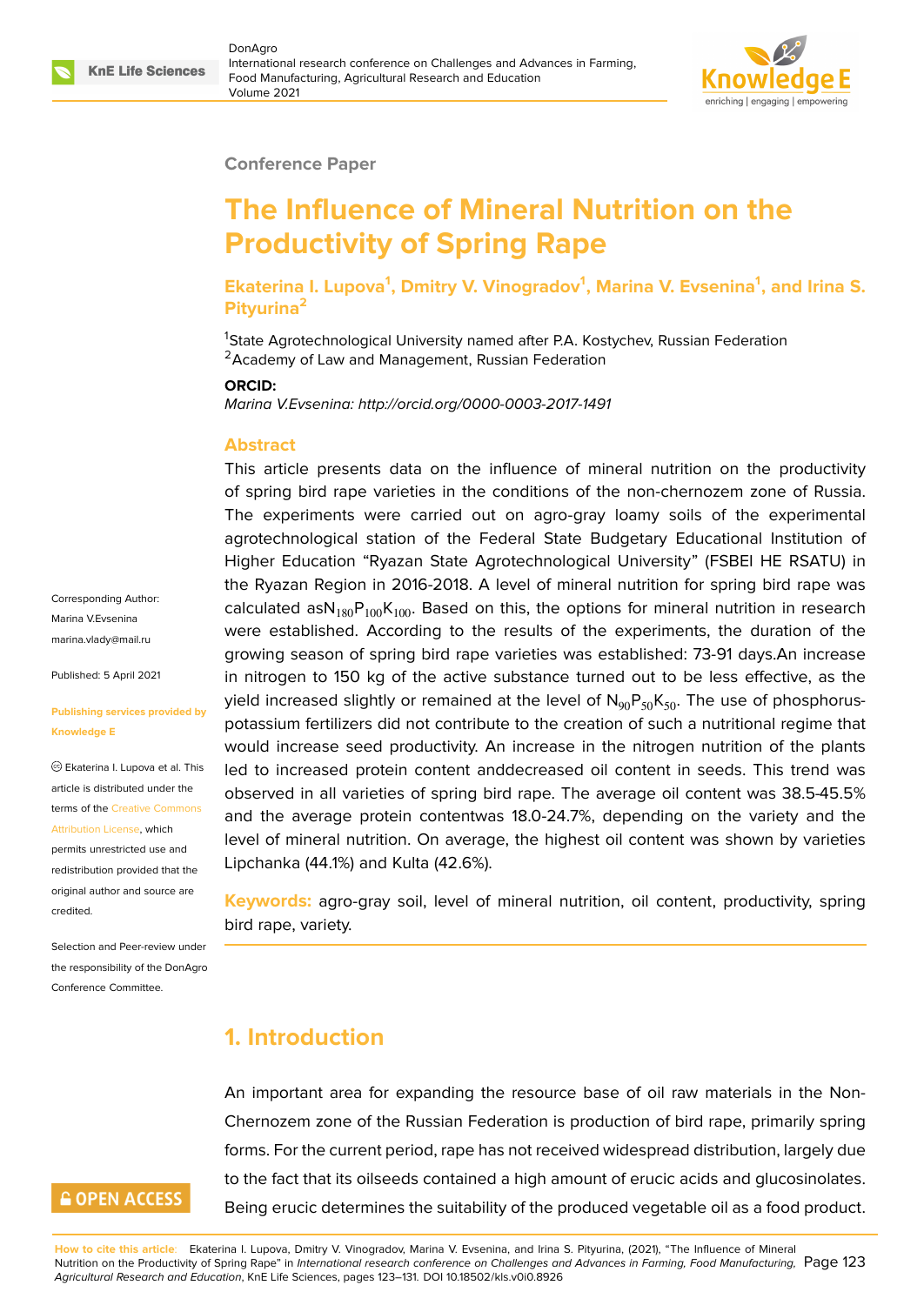

It should be noted that the advent of promising domestic and foreign varieties and hybrids of bird rape with high production characteristics, one can hope for the reality of solving the problem of producing oilseeds [1-4], including the region.

New domestic varieties of spring bird rape Novinka, Iskra, Valo, Kulta and Lipchanka, have appeared recently. Breeders recommend more and more new varieties of the crop, and it is very important to be able to choose the best of them on the basis of yield characteristics, oil content, resistance to adverse factors and responsiveness to the application of mineral fertilizers and others [5-7]. Understanding that the potential capabilities of varieties are manifested only in specific soil and climatic conditions, it is important to apply their correct selection, which is possible only with ecological varietal testing on various regional types of soil [8-10], including agro-gray soil or gray forest soil [11-13].

The use of mineral fertilizers, including their effect on the nutritional regime of the soil and crops, is of decisive importance in the technology for the production of spring bird rape seeds [14-16]. The configuration of fertilizers in combination with the area size is of great importance for plant productivity during the growing season, as the volume of moisture, minerals, and solar insolation will depend on this [17-19].

### **2. Methods and Equipment**

Experiments to study the influence of the level of mineral nutrition on the productivity of spring bird rape were conducted on gray forest heavy loamy soil of the experimental agrotechnological station of FSBEI HE RSATU in Ryazan region in 2016-2018.

Agrochemical analysis of the experimental plot showed 3.0-3.2% humus. The reaction of the soil medium was acidic and pH, was 5.0. Hydrolytic acidity was low, not exceeding 2.6 MEq/100 g of soil. The total absorbed bases were 15 M-equiv/100 g of soil and the degree of soil saturation with bases was not more than 70%. The content of  $P_2O_5$  was 120-123 mg/kg soil, that of  $K<sub>2</sub>O$  was 149-153 mg/kg soil and the content of nitrogen was 50 mg/kg soil.

When choosing options for the level of mineral nutrition, the norms for applying mineral fertilizers to get the planned seed yield for spring bird rape of 2.5 t/ha were calculated. Ammonium nitrate (N 34.4%), ammophos (N12%; Р 52%), nitrophosphate (N:Р:К 16:16:16) and potassium chloride (KCl 56%) were used in the experiment. To obtain the planned yield of spring bird rape, subject to preservation and reproduction of soil fertility, it is necessary to introduce mineral fertilizers in the recommended dose of  $N_{180}P_{100}K_{100}$ .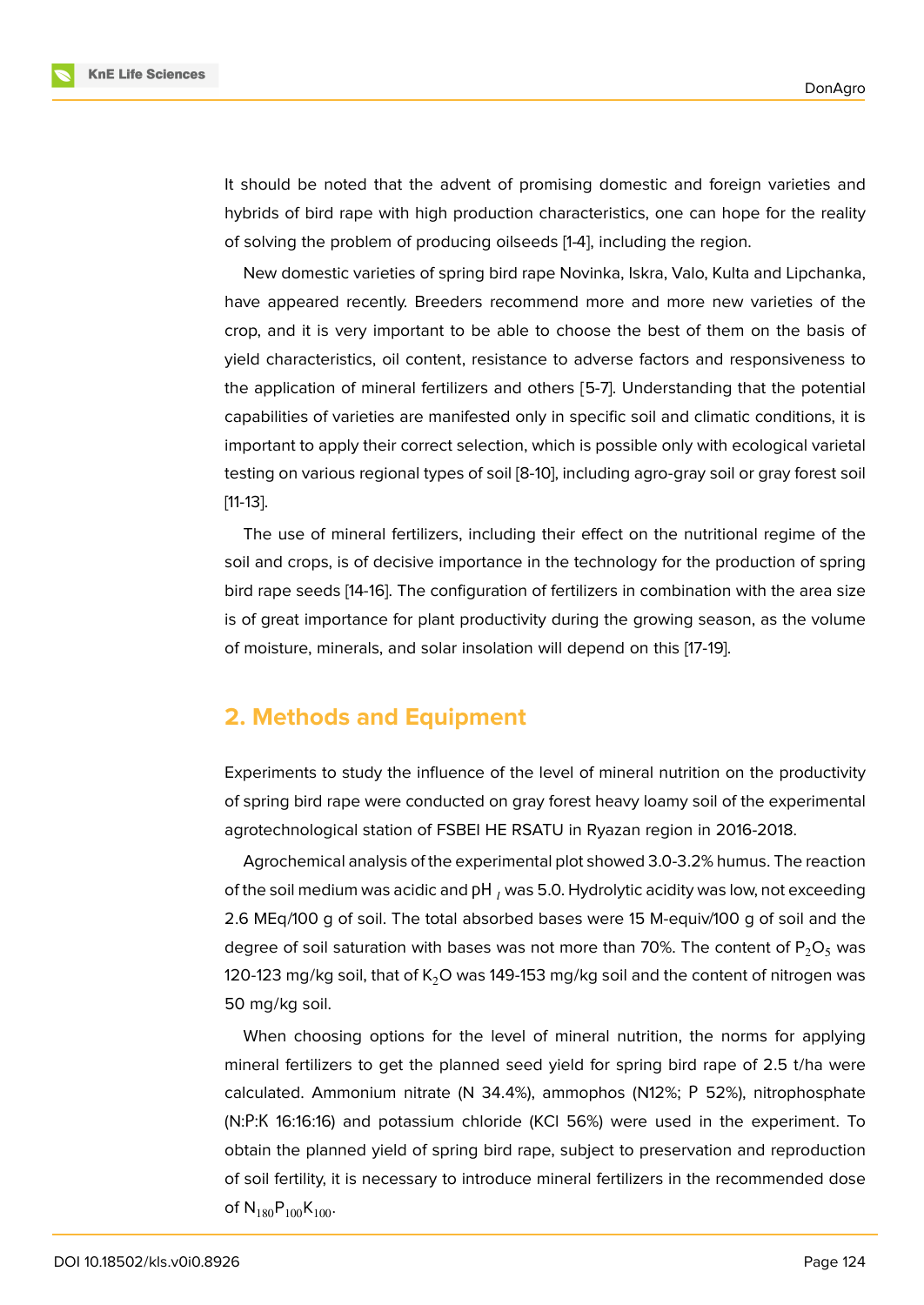The technology of growing spring bird rape in the experiment was generally accepted for the Non-chernozem zone. The predecessor was winter cereals. Sowing was carried out to a depth of 2-2.5 cm, with a seeding rate of 2.5 million pcs of germinating seeds per 1 hectare, in the first decade of May, by continuous ordinary method with the help of seeder SSNT-16 in the MTZ-1221 aggregate. For the best contact of seeds with the soil and friendly seedlings, mandatory seed rolling was carried out by star-wheeled rollers 3KKSh-6 after sowing. Pesticide treatments against pests, diseases and weeds have been used throughout the growing season.

Spring rape varieties Kulta and Lipchanka were the object of the study.

Variety Kulta is included in the State register of selection achievements approved for use in the Russian Federation in the Central (3) and Volga-Vyatka (4) regions. It is characterized as a productive variety (up to 2.8 t/ha) with a high content of oil content and meal. The growing season in the Central region is on average 95-103 days. The content of undesirable erucic acid is not more than 0.6% and is often observed in the form of traces. It is declared as resistant to lodging and shedding, suitable for mechanized cleaning and technological variety. It suits well for growing oilseeds and herbage for feed.

Variety Lipchanka is characterized as high-yielding, up to 2.3 t/ha of seeds. The growing season is 65-72 days, resistance to lodging and shedding of oilseeds is above average. Susceptibility to blight is low and moderate to fusariosis. It is declared as a 000-type variety. The variety has high quality oil and meal. It is technological. The oil is not erucic. It suits well for growing oilseeds and herbage for feed.

Harvesting was mechanized by "Taryon-2010" and manual in the phase of full ripeness. Plant mowing was started in the yellow ripeness phase, when seeds in lower pods of the central branch acquired a brown or yellow color characteristic of the variety.

Recordings and observations during the growing season of spring bird rape were on the basis of "Methods of state cultivation testing of agricultural crops" (1985) [8]. Mathematical processing of the results was performed according to B.A. Dospekhov (1985) and using computer programs [2, 20]. Biochemical analysis of oilseeds and soil analysis of experimental plots were carried out in laboratories of FSBEI HE RSATU, F[SB](#page-7-0)I "Station of the agrochemical service "Ryazan", LLC "EMZ-Kubanmaslo" of Tula region.

#### **3. Results**

Holding on the calculation method, the following data were used: the average values of nutrient removal per unit of the main crop yield, taking into account the secondary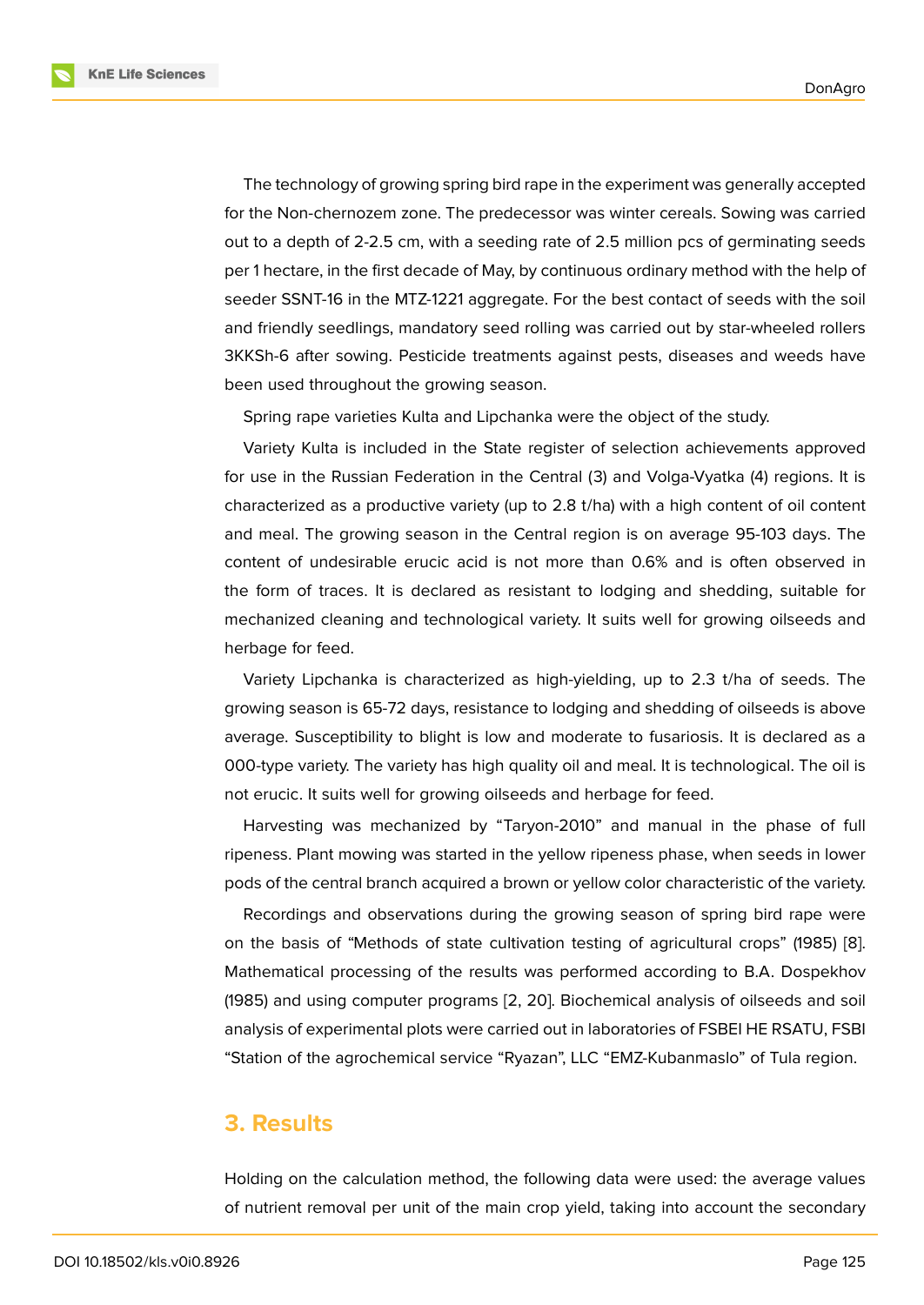**KnE Life Sciences** 



one, the nutrient content in agro-gray soil according to agrochemical indicators, as well as the averaged nutrient utilization rates by plants from the soil and fertilizers. Based on the difference between the removal of nitrogen, phosphorus and potassium by the crop and the amount of these elements obtained by plants from the soil, the missing amount of these elements was calculated, which corresponded to the norm of mineral fertilizers in kg of active substance per 1 ha.

The brand of mineral fertilizers was determined based on biological characteristics of spring bird rape, as well as mineral fertilizers present in the market of Ryazan region.

Over the past decades, the region has been focusing on the use of complex fertilizers containing two or more plant nutrients. In addition, the main element limiting the quantity and quality of the crop on gray forest soils is nitrogen and only potassium fertilizers can serve as a source of potassium for oil plants. In this regard, ammonium nitrate (N - 34.4%), ammophos (N - 12%; P - 52%), nitrophoska (N: P: K-16: 16: 16) and potassium chloride (KCl - 56%) were chosen.

The estimated level of mineral nutrition for bird rape is  $N_{180}P_{100}K_{100}$ . The level of mineral nutrition half as low and the effect of single nitrogen on the crop were also studied in the production technology of spring bird rape.

To obtain the planned yield of spring bird rape, subject to the preservation and reproduction of soil fertility, it is necessary to introduce mineral fertilizers in the recommended norms and established dates: most mineral fertilizers will be applied in spring before sowing the studied crops. Additional fertilizing is considered irrational.

Based on long-term observations, weather conditions of 2016 were characterized by an average temperature regime and slightly increased humidity. The hydrothermal coefficient was 1.49. 2017 was marked by fluctuations from the norm of temperature and water regimes and the hydrothermal coefficient was 1.57. Insufficient moisture in the first half of the growing season of spring bird rape, with a predominance of higher than average temperatures, was characterized by weather conditions in 2018, when the hydrothermal coefficient was 0.64.

Due to more intensive accumulation of the vegetative mass by spring bird rape, an accelerated consumption of nitrate nitrogen was noted on fertilized options compared with the control. The nitrogen content becomes almost the same and does not change until the end of the growing season.

The content of phosphorus and potassium in the 0-20 cm layer also changed under the influence of fertilizers. Throughout the growing season of bird rape on fertilized options, the content of available phosphorus was higher than that of the control. The dynamics of mobile phosphorus was less pronounced than nitrate nitrogen. On average,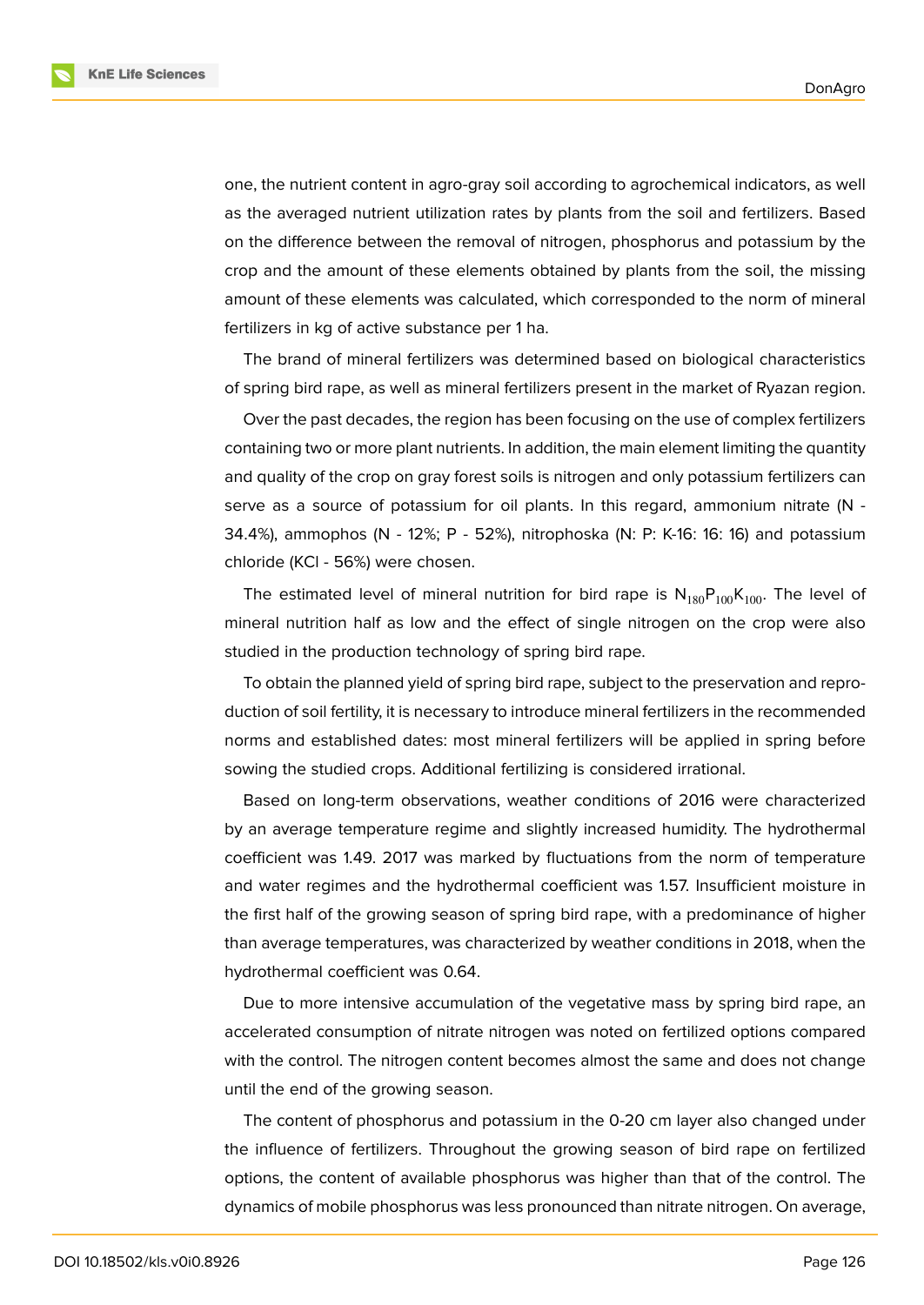a year cultivation of spring bird rape against the background of natural fertility (control) led to a decrease in the phosphorus content in the soil by 1.5-1.75 mg/100 g of soil and a decrease in potassium content was less significant and amounted to 0.75-0.95 mg/100 g of soil.

The duration of the growing season of varieties of spring bird rape was 73-91 days. The introduction of nitrogen fertilizers lengthened the growing season of the crop, compared with the control, on average, by 4-8 days. A longer growing season was noted in wet years of the research. With an increase in the level of nitrogen mineral nutrition, the flowering and ripening periods lengthened by 4–6 days compared with the control.

The studies showed that the use of mineral fertilizers for spring bird rape had a positive effect on the formation of elements of the crop structure, photosynthetic indicators and crop productivity in Table 1.

| The level of<br>mineral<br>nutrition, kg of<br>active<br>substance / ha | Variety   | The density of<br>plants before<br>harvesting,<br>pcs/m <sup>2</sup> | Number of pods<br>per 1 plant, pcs. | The mass of<br>1,000 seeds, q | Seeds in 1 pod,<br>pcs. |  |
|-------------------------------------------------------------------------|-----------|----------------------------------------------------------------------|-------------------------------------|-------------------------------|-------------------------|--|
| Control                                                                 | Kulta     | 221.8                                                                | 24.8                                | 2.2                           | 17.1                    |  |
|                                                                         | Lipchanka | 225.2                                                                | 26.1                                | 2.1                           | 17.8                    |  |
| $N_{90}$                                                                | Kulta     | 232.3                                                                | 28.8                                | 2.3                           | 18.1                    |  |
|                                                                         | Lipchanka | 235.1                                                                | 32.1                                | 2.4                           | 19.5                    |  |
| $N_{180}$                                                               | Kulta     | 233.7                                                                | 39.1                                | 2.5                           | 19.8                    |  |
|                                                                         | Lipchanka | 237.3                                                                | 40.4                                | 2.7                           | 20.4                    |  |
| $N_{90}P_{50}K_{50}$                                                    | Kulta     | 227.9                                                                | 30.1                                | 2.3                           | 19.1                    |  |
|                                                                         | Lipchanka | 227.9                                                                | 31.1                                | 2.3                           | 20.3                    |  |
| $N_{180}P_{100}K_{100}$                                                 | Kulta     | 228.5                                                                | 42.4                                | 2.3                           | 19.7                    |  |
|                                                                         | Lipchanka | 229.2                                                                | 40.8                                | 2.5                           | 21.1                    |  |

TABLE 1: The structure of varieties of spring bird rape according to the level of mineral nutrition in 2016-2018

The indicator of the number of pods per 1 plant, which is the basis for the formation of seed increase plays a great role in the structure of the crop. High indicators of the number of pods per 1 plant were noted on options of Lipchanka with the action of  $N_{180}$  and  $N_{180}P_{100}K_{100}$  (40.4; 40.8 pcs. / 11 plant, respectively). The maximum number of pods per plant was on option  $N_{180}P_{100}K_{100}$  of variety Kulta (42.4 pcs.).

The mass index of 1,000 seeds is a relatively stable indicator. It slightly varies depending on the level of mineral nutrition, and often depends on genetic properties of a particular variety or hybrid.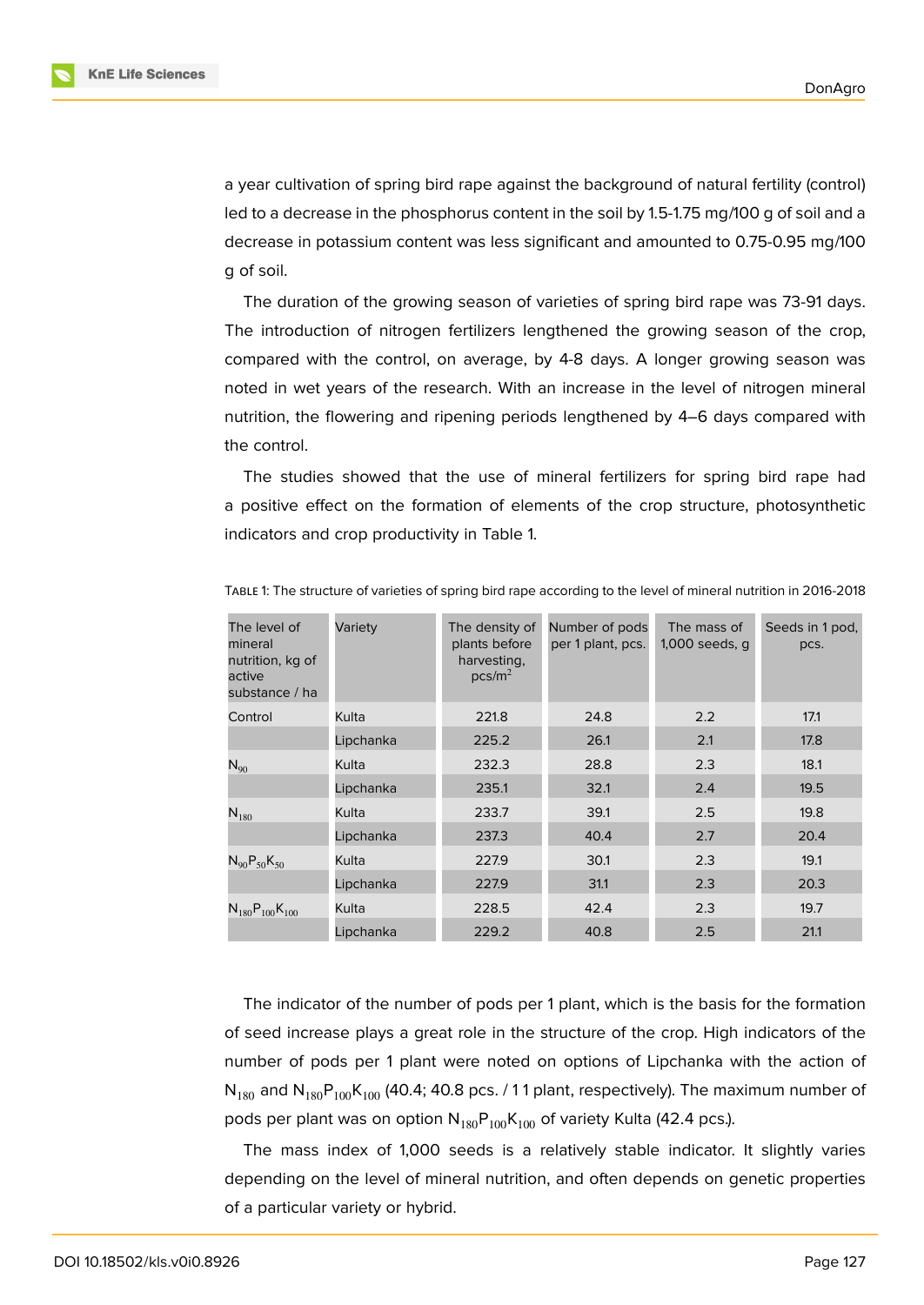The experiments showed that the increase in yield mainly depended on the dose of nitrogen introduced. High yields were obtained by the action of rich nitrogen mineral nutrition inTable 2.

| Level of mineral<br>nutrition                                                                 | Variety   | Yield, t/ha    |                |                |         |  |  |  |
|-----------------------------------------------------------------------------------------------|-----------|----------------|----------------|----------------|---------|--|--|--|
|                                                                                               |           | 2016           | 2017           | 2018           | average |  |  |  |
| Control (without Kulta<br>fertilizer)                                                         |           | 1.58           | 1.67           | 1.80           | 1.68    |  |  |  |
|                                                                                               | Lipchanka | 1.64           | 1.78           | 1.84           | 1.75    |  |  |  |
| $\mathsf{N}_{90}$                                                                             | Kulta     | 1.75           | 1.87           | 2.15           | 1.92    |  |  |  |
|                                                                                               | Lipchanka | 1.78           | 2.26           | 2.12           | 2.05    |  |  |  |
| $N_{180}$                                                                                     | Kulta     | 1.91           | 2.20           | 2.46           | 2.19    |  |  |  |
|                                                                                               | Lipchanka | 2.06           | 2.31           | 2.41           | 2.26    |  |  |  |
| $N_{90}P_{50}K_{50}$                                                                          | Kulta     | 1.66           | 1.93           | 2.13           | 1.91    |  |  |  |
|                                                                                               | Lipchanka | 1.70           | 2.00           | 2.17           | 1.96    |  |  |  |
| $N_{180}P_{100}K_{100}$                                                                       | Kulta     | 1.85           | 2.12           | 2.41           | 2.13    |  |  |  |
|                                                                                               | Lipchanka | 1.87           | 2.05           | 2.23           | 2.05    |  |  |  |
| $HCP_{.05}$ t/ha, interactions AB by<br>factor A (nutritional level) by factor<br>B (variety) |           | 0.23 0.17 0.11 | 0.24 0.17 0.11 | 0.41 0.29 0.18 |         |  |  |  |

TABLE 2: Yield of spring bird rape varieties depending on the level of mineral nutrition, t/ha

So at the level of mineral nutrition  $N_{180}P_{50}K_{50}$ , the maximum yield was observed for variety Kulta (2.13 t/ha). When  $N_{90}P_{50}K_{50}$  and  $N_{180}$  it was 1.96 and 2.26 t/ha (Lipchanka), respectively. An increase in doses of nitrogen to 150 kg of the active substance turned out to be less effective, as the yield increased slightly, or remained at the level of  $N_{90}P_{50}K_{50}$ . The action of a single phosphorus-potassium fertilizer did not contribute to the creation of such a diet that would increase seed productivity.

Here are the qualitative indicators of the most common varieties of spring bird rape that are cultivated in the Non-chernozem zone of Russia. These varieties were grown at the experimental agrotechnological station in Table 3.

#### **4. Discussion**

Values of the contributions of particles of different kinds  $\alpha_i$ , providing the smallest value of  $\Phi_1$ are shown in Figure 4 in the logarithmic (a) and linear (b) scale. Since according to the data of [7], the particle size distribution is more accurately reconstructed by minimizing the sum of the squared deviations of the diagonal elements of the matrix ( $\Phi_2$ ), then the same figure shows the contribution values for this case. On the vertical axis in Figure [4 s](#page-7-1)hows the relative fraction of particles of a representative set with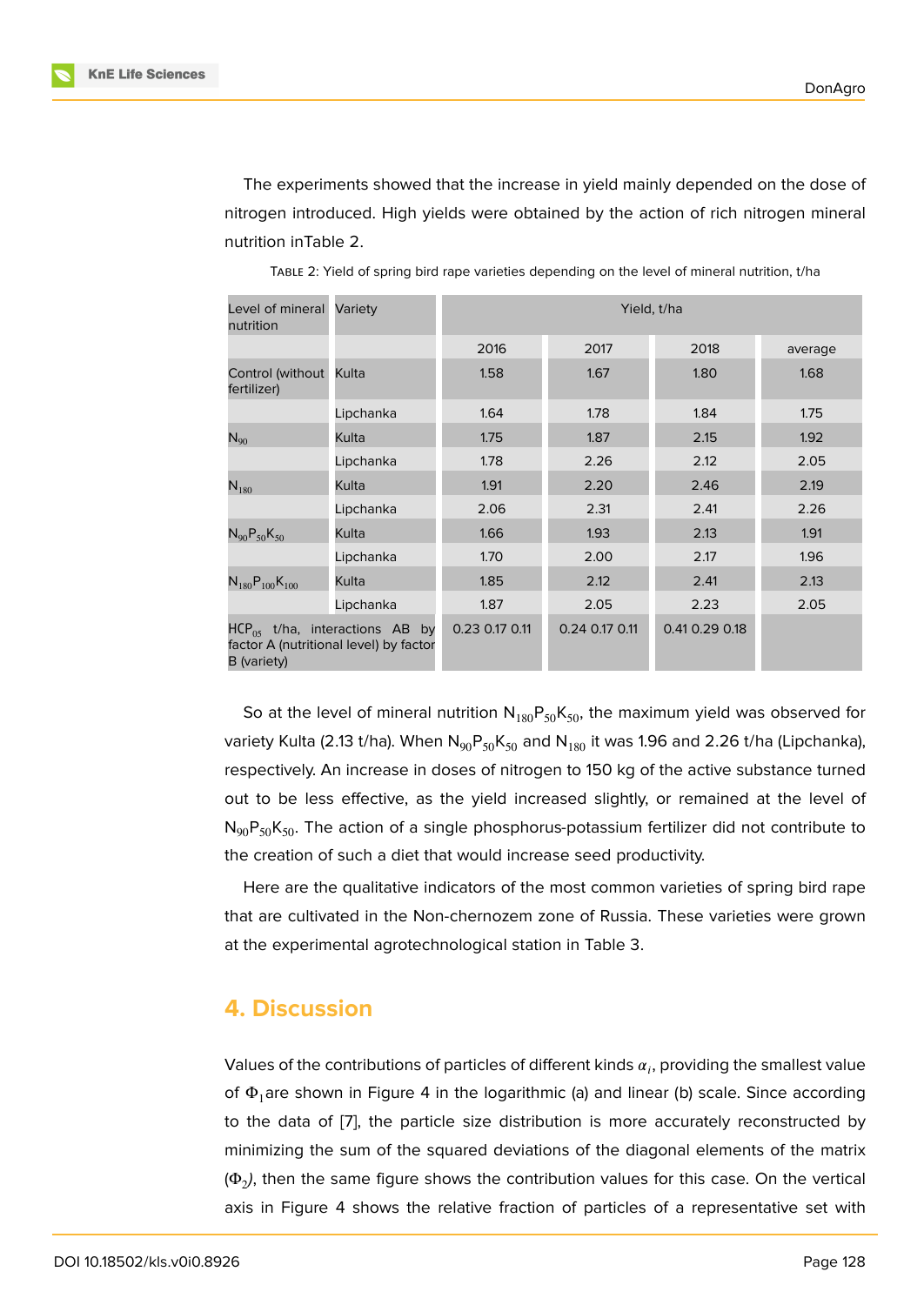| Variety     | Yield.<br>t/ha | Protein,<br>% | Oil per-<br>centage,<br>% | Acid, % |         |            |          |         |        |
|-------------|----------------|---------------|---------------------------|---------|---------|------------|----------|---------|--------|
|             |                |               |                           | oleic   | linolic | linolenoic | palmitic | stearic | others |
| Valo        | 1.73           | 21.6          | 38.5                      | 55.3    | 26.2    | 10.9       | 1.8      | 1.8     | 4.0    |
| Kulta       | 2.13           | 18.3          | 42.6                      | 60.3    | 20.3    | 9.6        | 2.7      | 1.5     | 5.6    |
| Lipchanka   | 2.05           | 18.0          | 44.1                      | 54.1    | 25.6    | 9.8        | 3.0      | 2.5     | 5.0    |
| Yantarnaya  | 1.95           | 23.6          | 39.3                      | 60.7    | 23.0    | 7.6        | 2.3      | 3.5     | 2.9    |
| Zolotistaya | 1.61           | 21.5          | 41.6                      | 51.9    | 19.8    | 13.0       | 6.6      | 4.0     | 4.7    |
| $HCP_{05}$  | 1.76           | 2.55          | 3.70                      |         |         |            |          |         |        |

TABLE 3: Yield and quality of seeds of various varieties of spring bird rape, level of mineral nutrition  $N_{180}P_{100}K_{100}$ , average for 2016-2018

dimensions lying in the interval *r* –*r +*Δ*r* . For aggregates, this is their relative share, and for spheroids, the sum of the contributions ( $\alpha_p$ )of particles with different values of  $\varepsilon$  for each size range. For aggregates, the values of  $R_n$  are taken as their size. The size distribution obtained by minimizing the function  $\Phi_2$ more accurately reflects the actual, since it has a maximum in the region of the smallest particle sizes. For the retrieved distribution, the fraction of coarse fraction is  $10^{-4} - 10^{-5}$ . It should be noted that in the distributions obtained there is an extremum in the range of 200–400 nm corresponding to the maximum in the distribution of coarse fraction particles (Figure 2(b)), and an extremum in the range of 30–60 nm corresponding to the maximum in the distribution of aggregates.

### **5. Conclusion**

Thus, on the basis of the obtained material, it can be argued that the most effective level of mineral nutrition for varieties of spring bird rape is  $N_{90}P_{50}K_{50}$ . The influence of varieties of spring bird rape on the change in the content of nutrients in the soil is not as significant as the effect of fertilizers, primarily nitrogen. At the level of mineral nutrition  $N_{180}P_{50}K_{50}$ , the maximum yield was observed for variety Kulta (2.13 t/ha). When  $N_{90}P_{50}K_{50}$  and  $N_{180}$  it was 1.96 and 2.26 t/ha (Lipchanka), respectively. With an increase in nitrogen nutrition of plants, the protein content increased and led to a decrease in oil content in seeds, on average, by 1.5-2.5% according to research options. This trend was observed in all varieties of spring bird rape. The average oil content was 38.5-45.5% and protein content was 18.0-24.7%, depending on the variety and the level of mineral nutrition. On average, the high oil content was shown by variety Lipchanka (44.1%) and Kulta (42.6%). An increase in the mineral nutrition level of plants increased the quality of spring bird rape oil.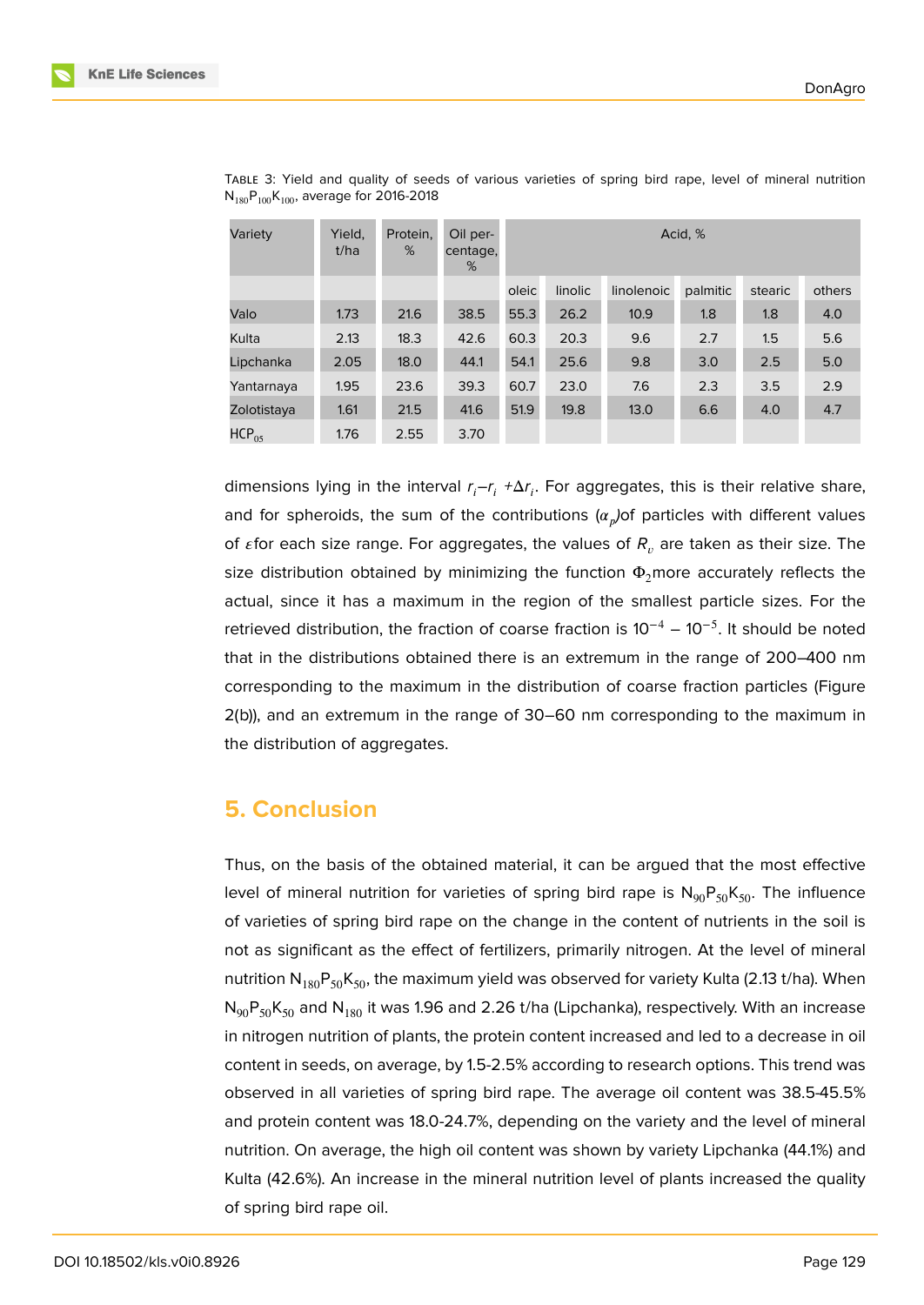

## **Conflict of Interest**

The authors have no conflict of interest to declare.

### **References**

- [1] Bogaci, R. and Danilic, D. (1989).Specific Behavior of Zeolite Tuffs in Soil Processes of Cation Exchanges. *Bulletin of the Academy of Agricultural and Forestry Sciences*, vol. 18, pp. 227-235.
- [2] Dospekhov, B.A. (2011).*Methods of Field Experiment (With The Basics of Statistical Processing of Research Results): A Textbook for Students of Higher Agricultural Educational Institutions in Agronomic Specialtie*(6<sup>th</sup> ed.). Moscow: Alliance.
- [3] Fedin, M.A. (1985).*Methodology of State Variety Testing of Agricultural Crops*. Moscow: USSR Ministry of Agriculture.
- [4] Hanes, Y. (1990).VplyvZeolitovychTufitov Na FyzikalneAchemickeVlastnostiRegazemearenicke. *Polnohospodarstvo*, vol. 5, pp. 39-40.
- [5] Ilieva, A. and Vasileva, V. (2013).Effect of Liquid Organic Humate Fertilizer Humustimon Chemical Composition of Spring Forage Pea. *Banat's Journal of Biotechnology*,vol. 4, issue 7, pp. 74-79.
- [6] Kosolapov, V.M. andTrofimov, I.A.(2011). Scientific Support of Russian Meadow Farming. *Feed Production*, vol. 8, pp.47-48.
- <span id="page-7-1"></span>[7] Lupova, Е.I.,Vysotskaya,Е.А. and Vinogradov, D.V. (2020, October).Improvement of Elements of Oil Flax Cultivation Technology on Gray Forest Soil. Presented at *6th International Conference on Agriproducts Processing and Farming, Voronezh, Russian Federation. IOP Conf. Series: Earth and Environmental* Bristol, UK: IOP Publishing,
- <span id="page-7-0"></span>[8] Fedin, M. A. Ed. (1983). *Methods of State Variety Testing of Agricultural Crops* (vol. 3). Moscow: *USSR Ministry of Agriculture*, p.184.
- [9] Muller, S. (2014). Pаrаmeter fur die N-Dungung der Brаugerste in Abhangig-keit vom аnorgаnischen Stickstoff (Nan) im Boden. *Getreidewirtschaft*, vol. 18, pp. 272-273.
- [10] Mustafayev, M.G. (2008). Influence of Soil-Climatic Conditions of the Mugano-SalyanMassif on Agricultural Production. Tbilisi. *News of Agrarian Science*, vol. 3, pp. 44-47.
- [11] Shchur, A.V. andValckho, V.P. (2016). Effect of Different Levels Agroecological Loads on Biochemical Characteristics of Soil. *South of Russia: Ecology, Development*, vol. 11, issue 4, pp. 139-148.